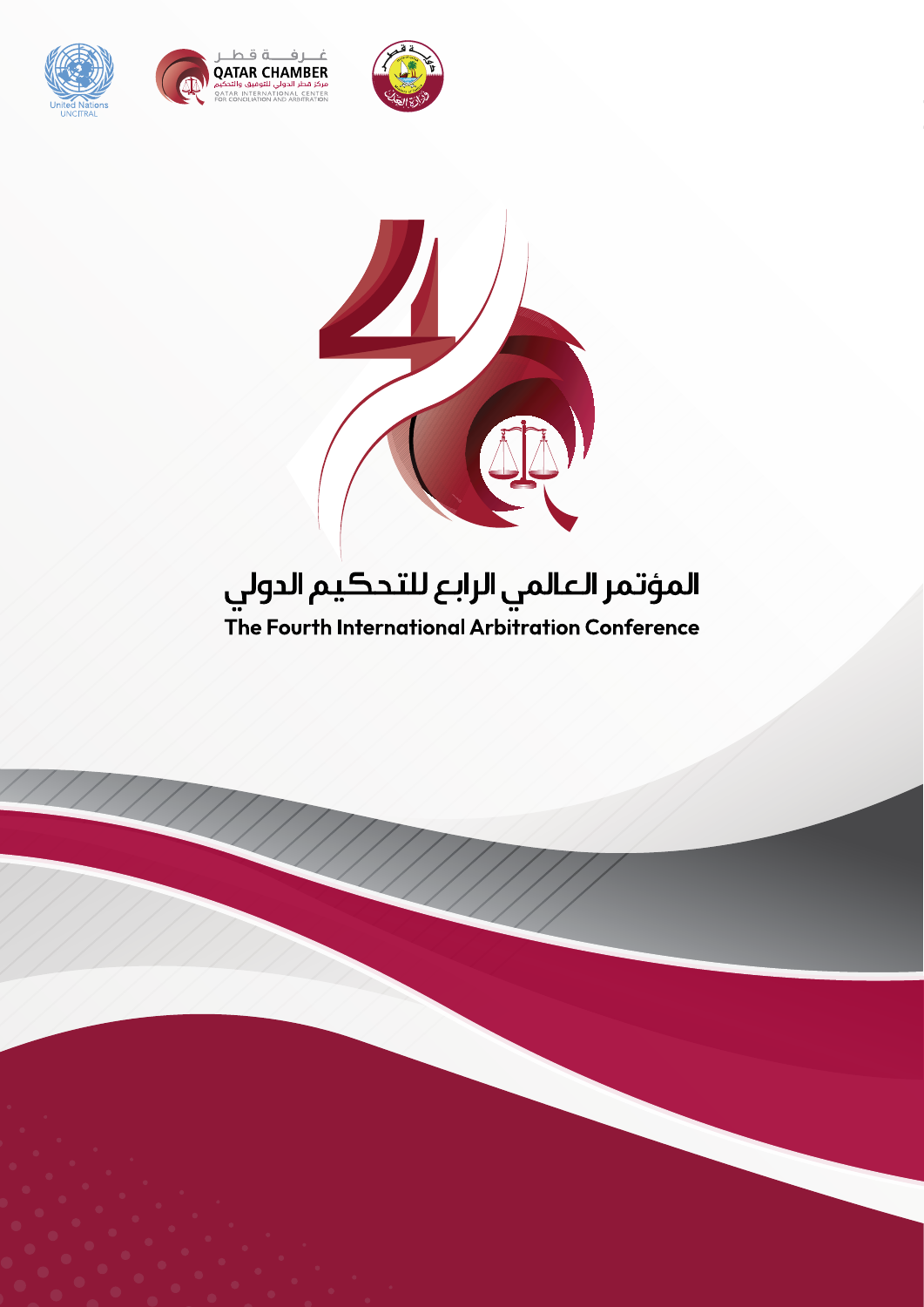#### Under the patronage of HE Sheikh Khalid bin Khalifa bin Abdulaziz Al-Thani Prime Minister and Minister of Interior

Qatar International Centre for Conciliation & Arbitration (QICCA) organises:

## 4th World Conference on International Arbitration

*'Role of Arbitration in Achieving a Suitable Environment for Investment'*

In conjunction with: Celebration of the 5th Anniversary of the Issuance of Qatar Arbitration Law &

Issuance of QICCA's new rules for conciliation and arbitration

22nd -23rd March 2022

Doha- Ritz Carlton Hotel, Lusail Ballroom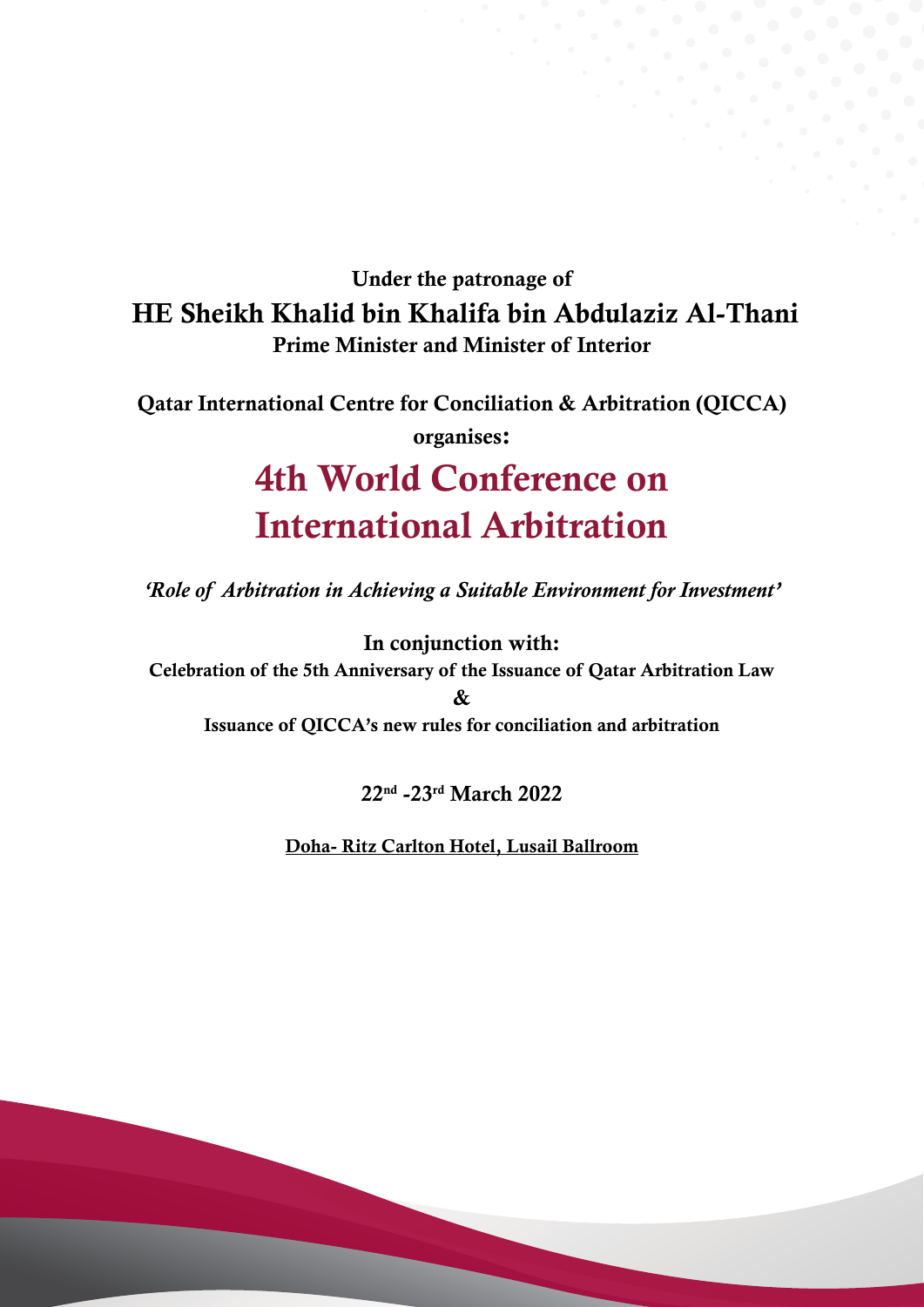# **Day one: Tuesday 22nd March 2022**

WWW.

| 08:00 - 09:30 AM | Registration                                                                                              |
|------------------|-----------------------------------------------------------------------------------------------------------|
| 09:30 - 09:45 AM | Short documentary about the Qatar International Center for Conciliation and<br><b>Arbitration (QICCA)</b> |
| 09:45 - 10:00 AM | Speech by HE Dr Sheikh Thani bin Ali Al-Thani                                                             |
|                  | <b>QICCA Board Member for International Relations</b>                                                     |

| <b>First Session</b> |                                                                                                                                 |
|----------------------|---------------------------------------------------------------------------------------------------------------------------------|
| 10:00 -11:15 AM      | Spotlights on arbitration in Qatar and the role of QICCA in developing the arbitration<br>process                               |
| Moderated by:        | Mr. Ebrahim M. Shahbeck                                                                                                         |
|                      | <b>Deputy Secretary General - QICCA</b>                                                                                         |
|                      | Mr. Yosef El-Zaman (Founder of Al Zaman Law Firm – Qatar & Member of QICCA<br><b>Committee of Conciliation and Arbitration)</b> |
|                      | Temporary Measures in the arbitration proceedings according to Qatar Arbitration Law                                            |
| Speakers:            | Mr. Sultan Al-Abdullah (Managing Partner Sultan Al-Abdulla & Partners- Qatar)                                                   |
|                      | Appointment of the arbitrator in accordance with the arbitration law and the jurisprudence<br>- actual and desired practice.    |
|                      | Mr. Khalid Elgarhe (MCIArb, QICCA Legal Counsel)                                                                                |
|                      | Overview on QICCA new rules                                                                                                     |
|                      | Ms. Pamela McDonald (Partner - Pinsent Masons Law Firm - Qatar)                                                                 |
|                      | QICCA role in the development of the process and concept of arbitration in Qatar                                                |

| <b>Opening Session:</b> |                                                 |
|-------------------------|-------------------------------------------------|
|                         | Opening                                         |
|                         | Recitation of Holy Quran                        |
|                         | Speech by HE Sheikh Khalifa bin Jassim Al-Thani |
| 11:30-12:00 PM          | Chairman of Qatar Chamber and QICCA             |
|                         | Speech by HE Masoud bin Mohamed Al-Ameri        |
|                         | Minister of Justice - Qatar                     |
|                         |                                                 |
| 12:15 -1:30 PM          | Lunch Break                                     |

| <b>Second Session:</b> |                                                                                                                                                                               |  |
|------------------------|-------------------------------------------------------------------------------------------------------------------------------------------------------------------------------|--|
| $1:45-02:45$ PM        | Arbitration, investment, and the enforcement of foreign arbitral awards in the State of<br>Qatar                                                                              |  |
| Moderated by:          | Eng. Saad Hegazy B.Eng, MSc, LLM, FCIArb, MRICS, MAE                                                                                                                          |  |
|                        | (Partner at Resolve, Expert and Arbitrator - Board Member CIArb Qatar)                                                                                                        |  |
|                        | Lord. Gold Smith (UK former – Attorney General & Chair of European and Asian Litigation<br>at Debevoise & Plimpton)                                                           |  |
| Speakers:              | Arbitration based on Investment Treaty and their impact on achieving a satisfactory<br>environment for investment                                                             |  |
|                        | Professor. Loukas Misteils (Professor of Transnational Commercial Law and Director of the<br>QMUL-UNIDROIT Institute of Transnational Commercial Law - Queen Mary Law School) |  |
|                        | Recent international trends regarding the nullity of foreign arbitral awards                                                                                                  |  |
|                        | Dr. Susan L. Karamanian (Dean of HBKU's College of Law- Qatar)                                                                                                                |  |
|                        | Qatar Arbitration Law and the New York Convention on Recognition and Enforcement of<br>Foreign Arbitral Awards, 1958)                                                         |  |
|                        | Professor. Wael Shalan (Associate Professor of Procedural Law - Al Azhar University -<br>Legal Consultant at the Ministry of Justice $-Qatar$ )                               |  |
|                        | The Qatari judiciary's approach on the application of the New York Convention's provisions                                                                                    |  |
| $2:45 - 3:15$ PM       | <b>Break</b>                                                                                                                                                                  |  |

| <b>Third Session</b> |                                                                                                                        |
|----------------------|------------------------------------------------------------------------------------------------------------------------|
| $3:15 - 4:15$ PM     | Recent & Key changes in the rules of arbitration institutions                                                          |
| Moderated by:        | Mr. Faisal Al-Sahouti – (Chief Executive Officer at Qatar International Court and Dispute<br><b>Resolution Centre)</b> |
|                      | Professor. Georges Affaki (Professor of law at the University of Paris II & International<br>arbitrator and Lawyer)    |
|                      | Highlights on ICC rules 2022.                                                                                          |
| Speakers:            | Ms. Fatma Khalifa (UNCITRAL Secretariat - Associate Legal Officer)                                                     |
|                      | Close look at UNCITRAL Expedited Arbitration Rules & (ISDS Reform).                                                    |
|                      | Mr. Christopher Coello (Legal Counsel of The Arbitration Institute of the Stockholm<br><b>Chamber of Commerce)</b>     |
|                      | Principles and recent amendments in the SCC Rules                                                                      |
|                      | Dr. Muna Al-Marzouqi (Dean of Law School - Qatar University)                                                           |
|                      | Rules of QICCA and QFC                                                                                                 |

| <b>Fourth Session</b> |                                                                                                     |
|-----------------------|-----------------------------------------------------------------------------------------------------|
| 4:30 - 5:45 PM        | Arbitrator and arbitration proceedings                                                              |
| Moderated by:         | Eng. Mohamed Al-Kuwari (Deputy- Chairman of Qatar Engineers Association)                            |
|                       | Mr. James Bridgeman (Former Presider of CIArb)                                                      |
|                       | Rules of CIArb on impartiality and independency of the arbitrator                                   |
| Speakers:             | Professor. Ahmed Sayyed Mahmoud (Professor of Procedural and Arbitration Law - Qatar<br>University) |
|                       | Rules for Emergency arbitration between UNCITRAL and QICCA rules.                                   |
|                       | Dr. Nader Ebrahim (Professor of Commercial & Maritime Laws - Qatar University)                      |
|                       | Role of party autonomy with institutional arbitration rules                                         |
|                       | Mr. Ahmed Ouerfelli (Attorney at law & Former judge of Appeal - Tunisia)                            |
|                       | Challenges and impartially rules from the perspective of Qatar and Tunisia arbitration laws         |